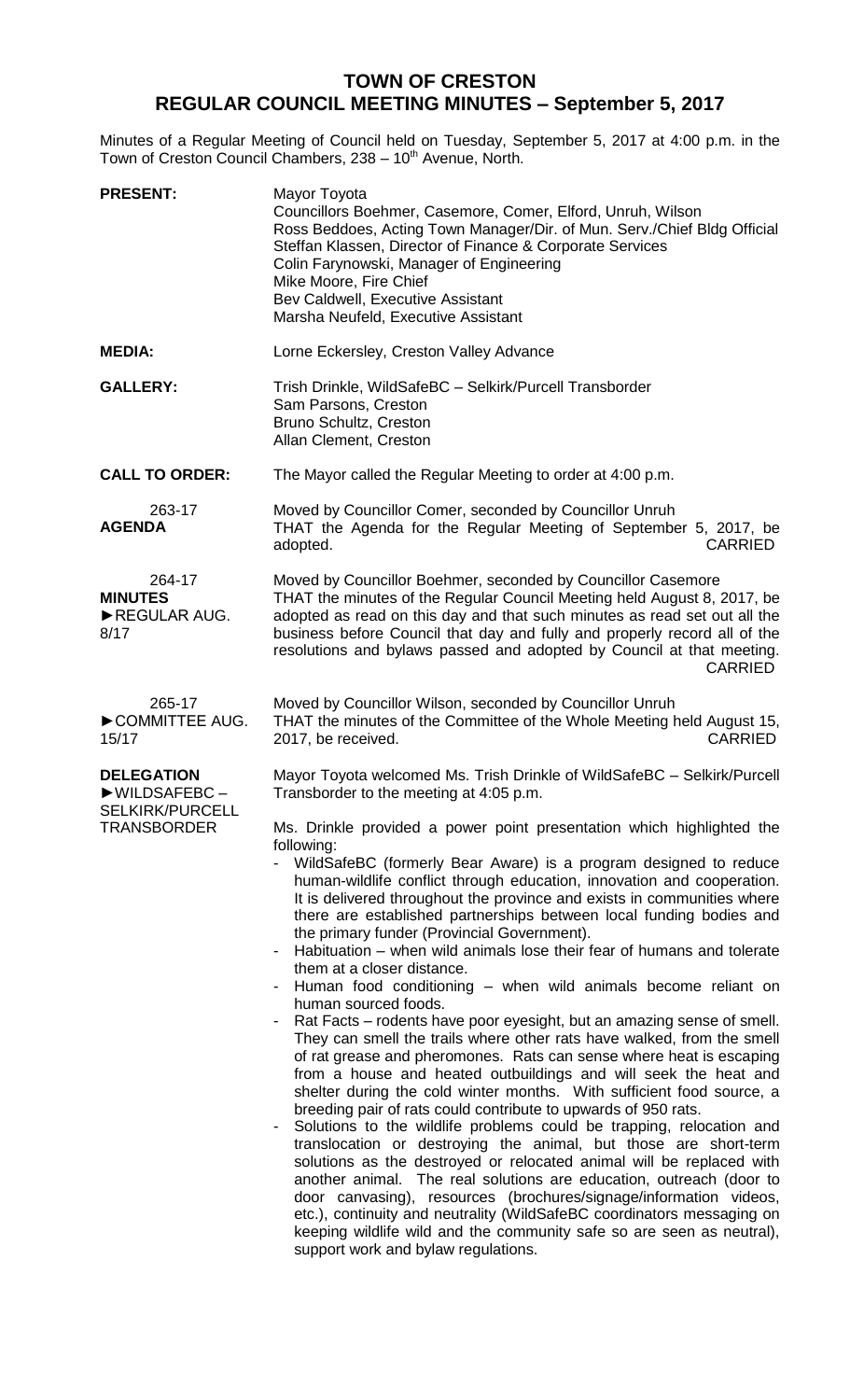Ms. Drinkle advised that with financial support, WildSafeBC can address rat, raccoon and skunk populations in Creston; address conflict situations in winter months such as cougar, moose, deer, wolves and coyotes; provide outreach to Creston Valley schools and organizations throughout the winter; maintain momentum and messaging to further mitigate spring and early winter conflict with bears; and work to prevent the ever growing urban deer population in Creston through outreach and education.

Mayor Toyota asked if the Regional District of Central Kootenay contributed to funding of the WildSafeBC program. Ms. Drinkle advised that the Regional District was a key funder of the program.

Mayor Toyota thanked Ms. Drinkle for her presentation.

**COUNCIL COMMITTEE** 266-17 ►AUG. 15/17 MTG RECOMMENDATIONS ►CV THUNDER CATS RE SPONSORSHIP Moved by Councillor Boehmer, seconded by Councillor Casemore THAT Council Committee Recommendation No. 1 from the August 15, 2017 Regular Committee of the Whole Meeting, be adopted as follows: **RECOMMENDATION NO. 1:** THAT Ltr #458 from the Creston Valley Thunder Cats, requesting a donation or sponsorship of its annual golf tournament, be received; AND FURTHER, THAT Council approves a discretionary grant to the Creston Valley Thunder Cats, in the amount of \$250.00, to sponsor one hole in the Thunder Cats annual fundraising golf tournament. CARRIED 267-17 ►WILDSAFEBC Moved by Councillor Comer, seconded by Councillor Wilson THAT Ltr #476 from WildSafeBC – Selkirk/Purcell Transborder, regarding human / wildlife conflict, be received. The context of the CARRIED 268-17 ►COPS FOR KIDS Moved by Councillor Wilson, seconded by Councillor Boehmer THAT Ltr #485 from Cops for Kids, requesting a donation towards the annual Cops for Kids Ride, be received; AND FURTHER, THAT Council approves a discretionary grant to Cops for Kids, in the amount of \$500.00, as a donation towards the annual Cops for Kids Ride. CARRIED 269-17 ►DUCKS UNLIMITED RE FUNDRAISING DINNER / AUCTION Moved by Councillor Elford, seconded by Councillor Boehmer THAT Ltr #461 from Ducks Unlimited Canada, regarding its annual Fundraising dinner and auction, be received; AND FURTHER, THAT Council approves a donation of one duffle bag, one Town jacket and one Town t-shirt, to Ducks Unlimited Canada (Creston Chapter), towards the organization's annual Fundraising Dinner and Auction event. CARRIED 270-17  $\blacktriangleright$  DVP RE 225 – 25<sup>TH</sup> AVE. S. Moved by Councillor Boehmer, seconded by Councillor Casemore THAT Ltr #482 from Daniel and Jennifer Schiffke, and Ltr #496 from the Director of Municipal Services, regarding a Development Variance Permit Application for the property located at 225 –  $25<sup>th</sup>$  Avenue South, be received; THAT Council consider the application for Development Variance Permit DVP #04/17 to Daniel and Jennifer Schiffke (the owners) for the property legally described as Lot 2, District Lot 891, Kootenay District, Plan 2755; being located at 225 – 25<sup>th</sup> Avenue South, to vary Zoning Bylaw No. 1123, Zone R-1, Single Family Residential, Section 2.8,i, Principle Buildings Minimum Setbacks, *"Rear lot line setback of 6.1 metres"* to *"Rear lot line setback of 0.914 metres"*, to allow for the conversion of an existing Accessory Building (Garage) into an expansion of the Principle Building (House); AND FURTHER, THAT staff is directed to proceed with the required public notice for the Development Variance Permit Application to vary the rear lot line setback only, from 6.1 metres to 0.914 metres. CARRIED

271-17 ►SCHICKURSKI PUMP STATION UPGRADE – ENG. **SERVICES CONTRACT** 

Moved by Councillor Boehmer, seconded by Councillor Comer

THAT Ltr #497 from the Manager of Engineering, regarding awarding of the Professional Engineering Services Contract for the design, construction and commissioning of the Schikurski Pump Station Upgrade, be received; THAT Council award the Professional Engineering Services Contract for the design, construction and commissioning of the Schikurski Pump Station Upgrade to WSA Engineering (2012) Ltd., in the amount of \$169,953.43 (including GST) as the highest rated proposal meeting the Town's terms of reference for this project; AND FURTHER, THAT funding be allocated from the 2017 – 2018 Capital Budget for the Schikurski Pump Station Upgrade. **CARRIED**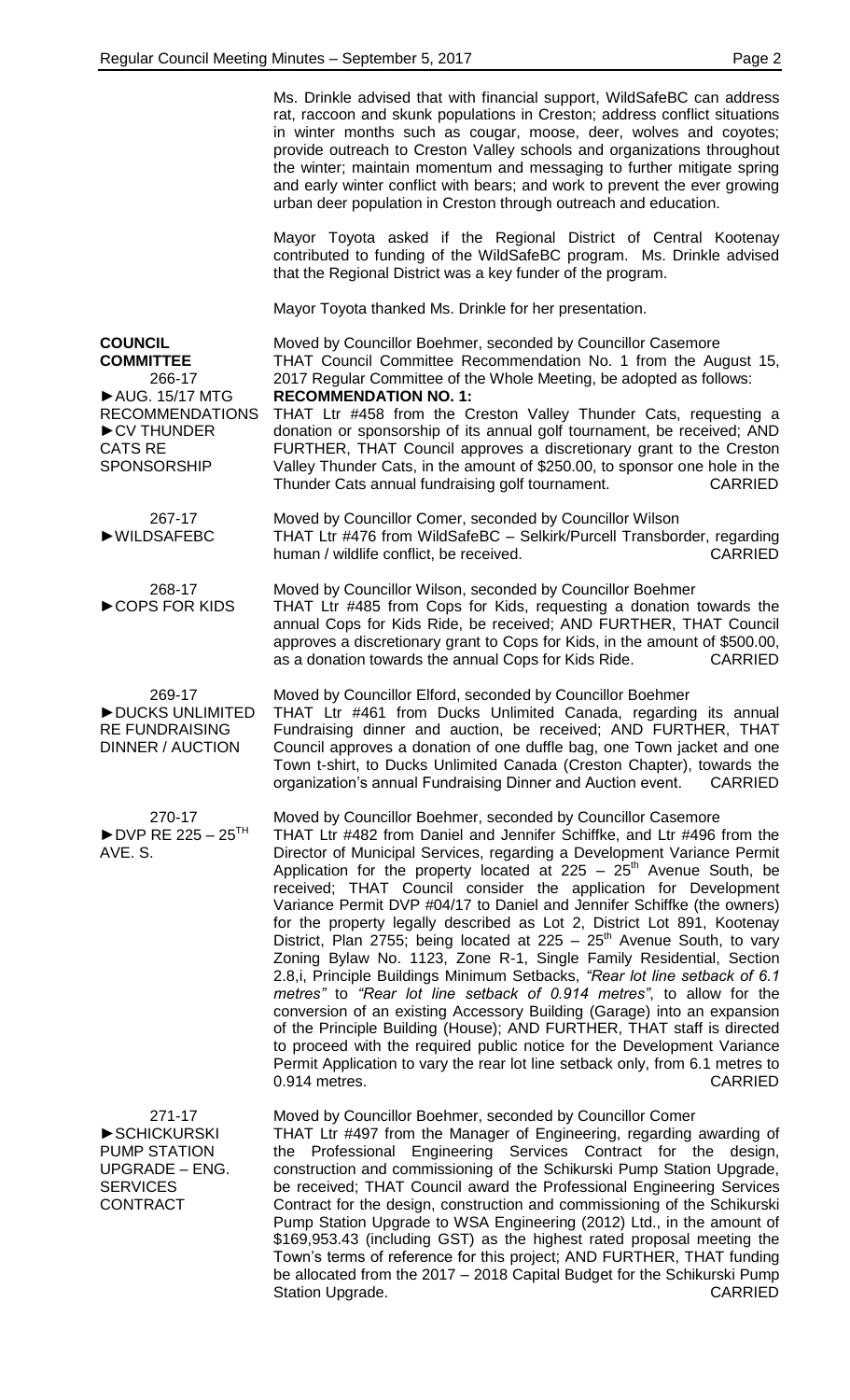| 272-17<br>▶ 1128 NORTHWEST<br><b>BLVD. REZONING</b><br><b>APPLICATION</b> | Moved by Councillor Wilson, seconded by Councillor Comer<br>THAT Ltr #498 from the Director of Municipal Services, regarding a<br>rezoning application for 1128 Northwest Boulevard, be received; AND<br>FURTHER, THAT Council deny the application to rezone a portion of the<br>property legally described as Lot 1, District Lot 892, Kootenay District Plan<br>6178 (PID 014-151-952), from "Single Family Residential (R-1) Zone" to<br>"Highway Service Commercial (HSC) Zone".<br><b>CARRIED</b>                                                                                                                                                                                                                                                                                                                                                                                                                                                                                                                                                                                                                                                                                        |
|---------------------------------------------------------------------------|------------------------------------------------------------------------------------------------------------------------------------------------------------------------------------------------------------------------------------------------------------------------------------------------------------------------------------------------------------------------------------------------------------------------------------------------------------------------------------------------------------------------------------------------------------------------------------------------------------------------------------------------------------------------------------------------------------------------------------------------------------------------------------------------------------------------------------------------------------------------------------------------------------------------------------------------------------------------------------------------------------------------------------------------------------------------------------------------------------------------------------------------------------------------------------------------|
| 273-17<br>$\rightharpoonup$ DVP RE 416<br><b>DEVON STREET</b>             | Moved by Councillor Comer, seconded by Councillor Wilson<br>THAT Ltr #423 from Wade and Tamara Romano, and Ltr #499 from the<br>Director of Municipal Services, regarding a Development Variance Permit<br>Application for the property located at 416 Devon Street, be received;<br>THAT Council consider the application for a Development Variance Permit<br>DVP #03/17 to Wade Leroy Romano and Tamara Kathleen Mary Romano<br>(the owners) for the property legally described as Parcel 1 (See 116203-I),<br>Block B, District Lot 892, Kootenay District, Plan 2307, except part<br>included in Plan NEP22112; and located at 416 Devon Street, to vary<br>Zoning Bylaw No. 1123, Zone Highway Service Commercial (HSC),<br>Section 2.3, Minimum Setbacks, "Rear lot line setback of 4.5 metres" to<br>"Rear lot line setback of 3.5 metres", to allow for the construction of a 3<br>metre sun deck on the north side (rear) of the existing structure; AND<br>FURTHER, THAT staff is directed to proceed with the required public<br>notice for the Development Variance Permit Application to vary the rear lot<br>line setback only from 4.5 metres to 3.5 metres.<br><b>CARRIED</b> |
| 274-17<br>STRATEGIC<br>PRIORITIES CHART                                   | Moved by Councillor Wilson, seconded by Councillor Unruh<br>THAT the Strategic Priorities Chart, as presented, be received.<br><b>CARRIED</b>                                                                                                                                                                                                                                                                                                                                                                                                                                                                                                                                                                                                                                                                                                                                                                                                                                                                                                                                                                                                                                                  |
| 275-17<br>FOLLOW UP<br><b>ACTION LIST</b>                                 | Moved by Councillor Wilson, seconded by Councillor Casemore<br>THAT the Regular Council Meeting Follow-Up Action List, as of August 8,<br><b>CARRIED</b><br>2017, be received.                                                                                                                                                                                                                                                                                                                                                                                                                                                                                                                                                                                                                                                                                                                                                                                                                                                                                                                                                                                                                 |
| <b>NEW BUSINESS</b><br>276-17<br>CBT SYMPOSIUM                            | Moved by Councillor Boehmer, seconded by Councillor Comer<br>THAT the Mayor is authorized to attend the Columbia Basin Trust<br>Symposium being held in Kimberley, BC on October 13, 14 and 15, 2017,<br><b>CARRIED</b><br>with expenses paid as per Policy.                                                                                                                                                                                                                                                                                                                                                                                                                                                                                                                                                                                                                                                                                                                                                                                                                                                                                                                                   |
| <b>REPORTS OF REPS.</b><br>CLR BOEHMER                                    | Councillor Boehmer reported on his attendance at a Council Retreat.                                                                                                                                                                                                                                                                                                                                                                                                                                                                                                                                                                                                                                                                                                                                                                                                                                                                                                                                                                                                                                                                                                                            |
| CLR CASEMORE                                                              | Councillor Casemore reported on his attendance at a Council Retreat.                                                                                                                                                                                                                                                                                                                                                                                                                                                                                                                                                                                                                                                                                                                                                                                                                                                                                                                                                                                                                                                                                                                           |
| CLR COMER                                                                 | Councillor Comer reported on her attendance at Fields Forward meetings,<br>and at a Council Retreat.                                                                                                                                                                                                                                                                                                                                                                                                                                                                                                                                                                                                                                                                                                                                                                                                                                                                                                                                                                                                                                                                                           |
| CLR ELFORD                                                                | Councillor Elford reported on his attendance at a Creston Education<br>Centre meeting, at two Creston Valley Forest Corporation (Community<br>Forest) meetings, and a Council Retreat.                                                                                                                                                                                                                                                                                                                                                                                                                                                                                                                                                                                                                                                                                                                                                                                                                                                                                                                                                                                                         |
| CLR UNRUH                                                                 | Councillor Unruh reported on her attendance at a Creston Valley Chamber<br>of Commerce meeting, and at a Council Retreat.                                                                                                                                                                                                                                                                                                                                                                                                                                                                                                                                                                                                                                                                                                                                                                                                                                                                                                                                                                                                                                                                      |
| CLR WILSON                                                                | Councillor Wilson reported on her attendance at a Creston Valley<br>Chamber of Commerce meeting, and at a Council Retreat.                                                                                                                                                                                                                                                                                                                                                                                                                                                                                                                                                                                                                                                                                                                                                                                                                                                                                                                                                                                                                                                                     |
| MAYOR TOYOTA                                                              | Mayor Toyota reported on his attendance at Regional District of Central<br>Kootenay meetings, a Creston Valley Regional Airport Society meeting, a<br>Creston Valley Chamber of Commerce executive meeting, a Community<br>Investment Consultant meeting, and at a Council Retreat.                                                                                                                                                                                                                                                                                                                                                                                                                                                                                                                                                                                                                                                                                                                                                                                                                                                                                                            |
| STAFF REPORTS                                                             | Members of staff provided verbal reports on key issues and projects<br>currently being addressed by the various Departments.                                                                                                                                                                                                                                                                                                                                                                                                                                                                                                                                                                                                                                                                                                                                                                                                                                                                                                                                                                                                                                                                   |
| 277-17<br>$\blacktriangleright$ RECEIVE<br><b>REPORTS</b>                 | Moved by Councillor Boehmer, seconded by Councillor Comer<br>THAT the verbal Reports of Council and staff members, be received.<br><b>CARRIED</b>                                                                                                                                                                                                                                                                                                                                                                                                                                                                                                                                                                                                                                                                                                                                                                                                                                                                                                                                                                                                                                              |